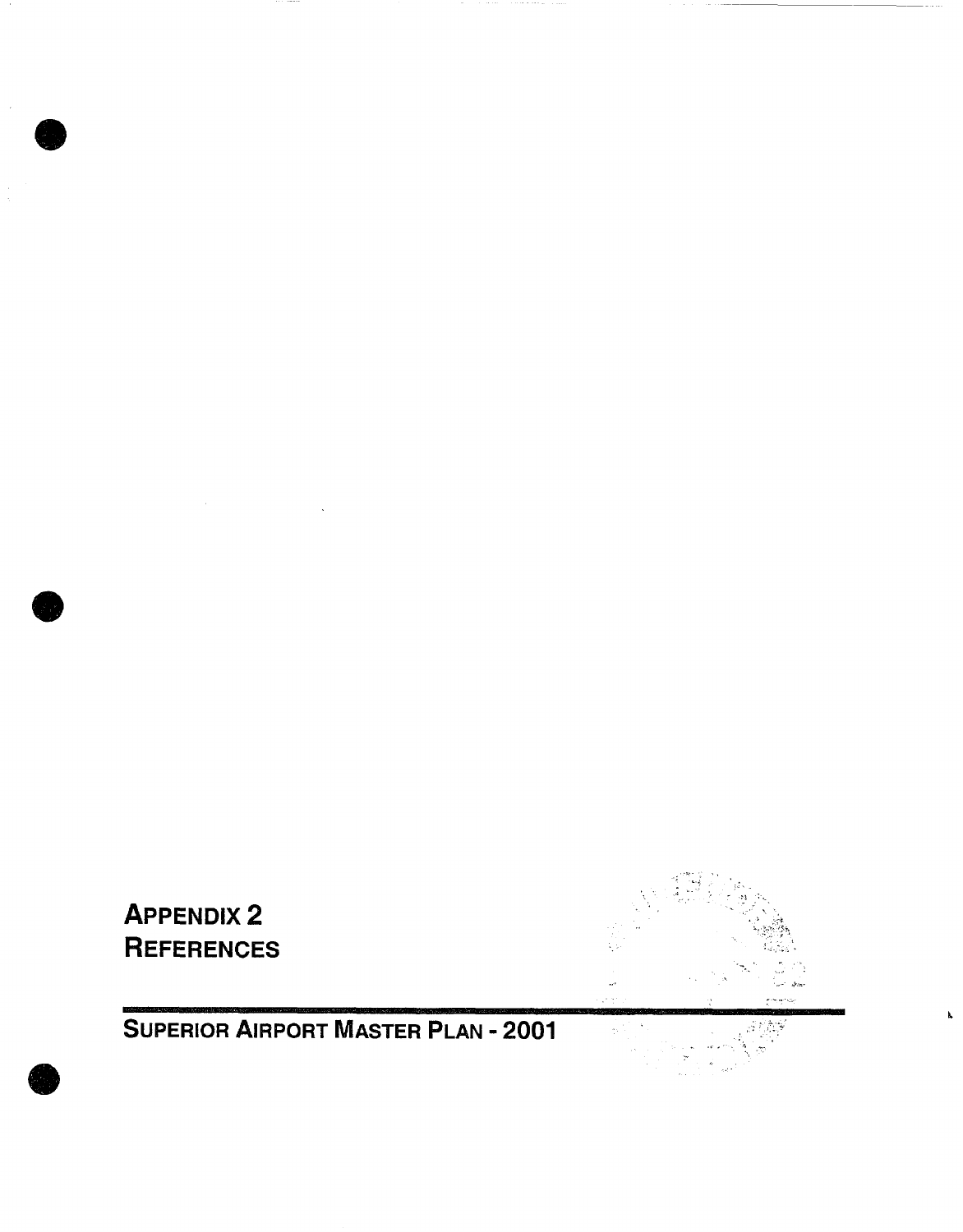**CONTACT LIST** 





# **PAC MEMBERS AND RELATED CONTACTS ;~ 'a.**

## **TOWN AND ADOT STAFF:**

| Name        | Representing                                                                           | Phone            | FAX      | E-Mail |
|-------------|----------------------------------------------------------------------------------------|------------------|----------|--------|
| Roy Chavez  | Town of Superior<br>734 Main Street<br>Superior, AZ 85273                              | (520) 689-5752   | 689-5822 |        |
| Ray Boucher | ADOT-Aeronautics<br>255 E. Osborn Road, Suite 101<br>PO Box 13588<br>Phoenix, AZ 85012 | $(602)$ 294-9144 | 294-9141 |        |

# **CONSULTANT TEAM:**

| Name               | Representing                                                                         | Phone            | <b>FAX</b> | E-Mail              |
|--------------------|--------------------------------------------------------------------------------------|------------------|------------|---------------------|
| Nicholas J. Pela   | Gannett Fleming, Inc.<br>3001 E. Camelback Road, Suite 130<br>Phoenix, AZ 85016-4498 | $(602)$ 553-8817 | 553-8816   | npela@gfnet.com     |
| Ronald D. Schreier | Gannett Fleming, Inc.<br>3001 E. Camelback Road, Suite 130<br>Phoenix, AZ 85016-4498 | $(602)$ 553-8817 | 553-8816   | rschreier@gfnet.com |

i,i!!u,,, , ,,,, , , , ..................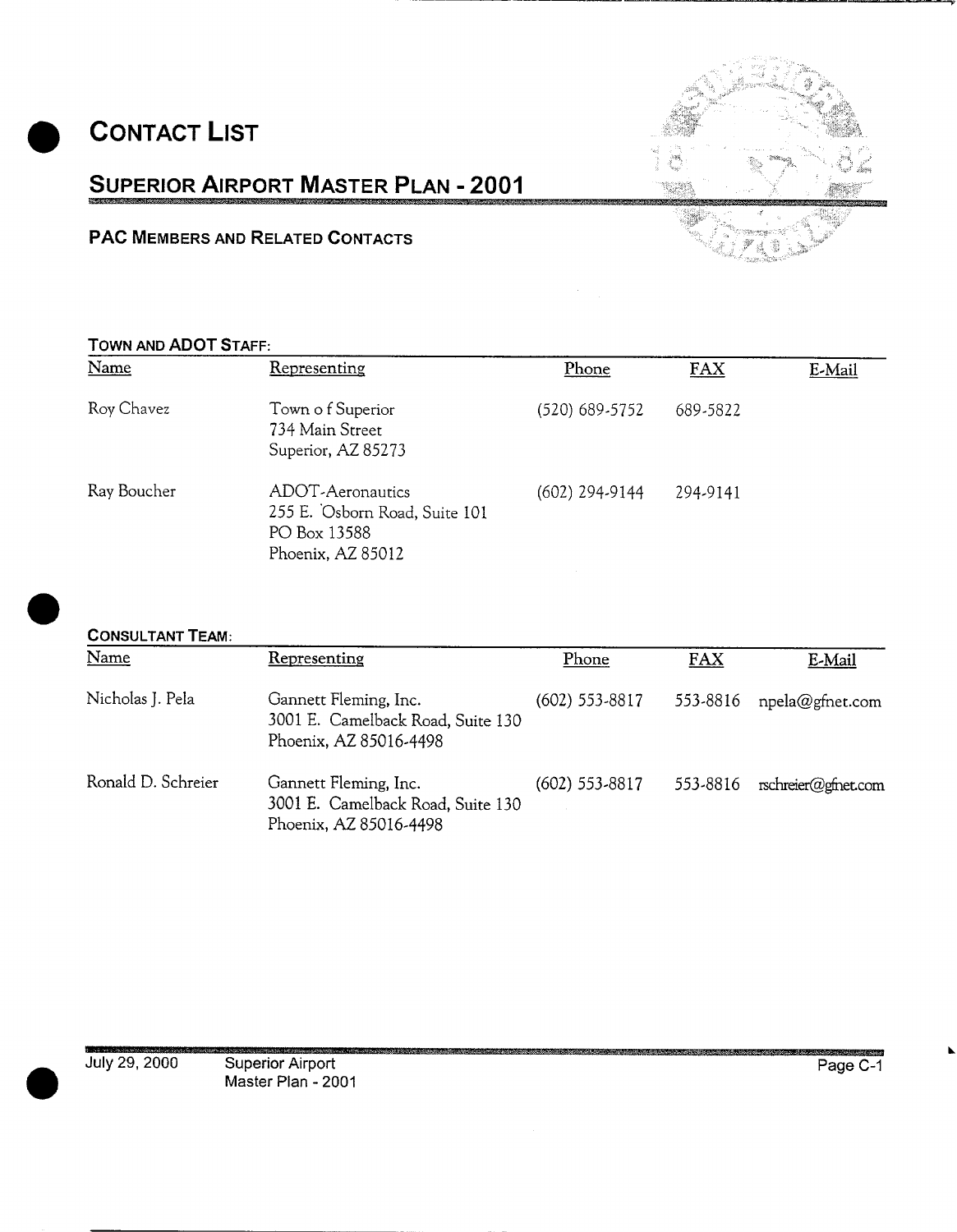| <b>PAC MEMBERS:</b>  |                                                                               |                  |            |        |  |
|----------------------|-------------------------------------------------------------------------------|------------------|------------|--------|--|
| Name                 | Representing                                                                  | Phone            | <b>FAX</b> | E-Mail |  |
| Michael O. Hing      | Superior Town Council<br>115 N. Keller Avenue<br>Superior, AZ 85273           | (520) 689-2255   | 689-5391   |        |  |
| J. Howard Downs      | Resident<br>10499 Valley View<br>Gold Canyon, AZ 85219-4644                   | (480) 982-2062   |            |        |  |
| Manny Ruiz           | Superior Town Council<br>Box BC<br>Superior, AZ 85273                         | (520) 689-5430   |            |        |  |
| Kenneth J. Cook      | Resident<br>332 Marion Drive<br>Superior, AZ 85273                            | $(520)$ 689-5955 | 356-2809   |        |  |
| Doris Warcola        | Superstition Foothills, Inc.<br>PO Box 1246<br>Apache Junction, AZ 85217-1246 | (480) 982-0227   |            |        |  |
| Yolanda Najera Ewing | Superior Town Council<br>208 Neary<br>Superior, AZ 85273                      | $(520)$ 689-2652 |            |        |  |
| OTHERS:              |                                                                               |                  |            |        |  |
| <b>Name</b>          | Representing                                                                  | Phone            | FAX        | E-Mail |  |
| Peter C. Loan        | Superstition Foothills, Inc.<br>1720 S. Rogers Circle<br>Mesa, AZ 85202-5736  | (602) 228-3098   |            |        |  |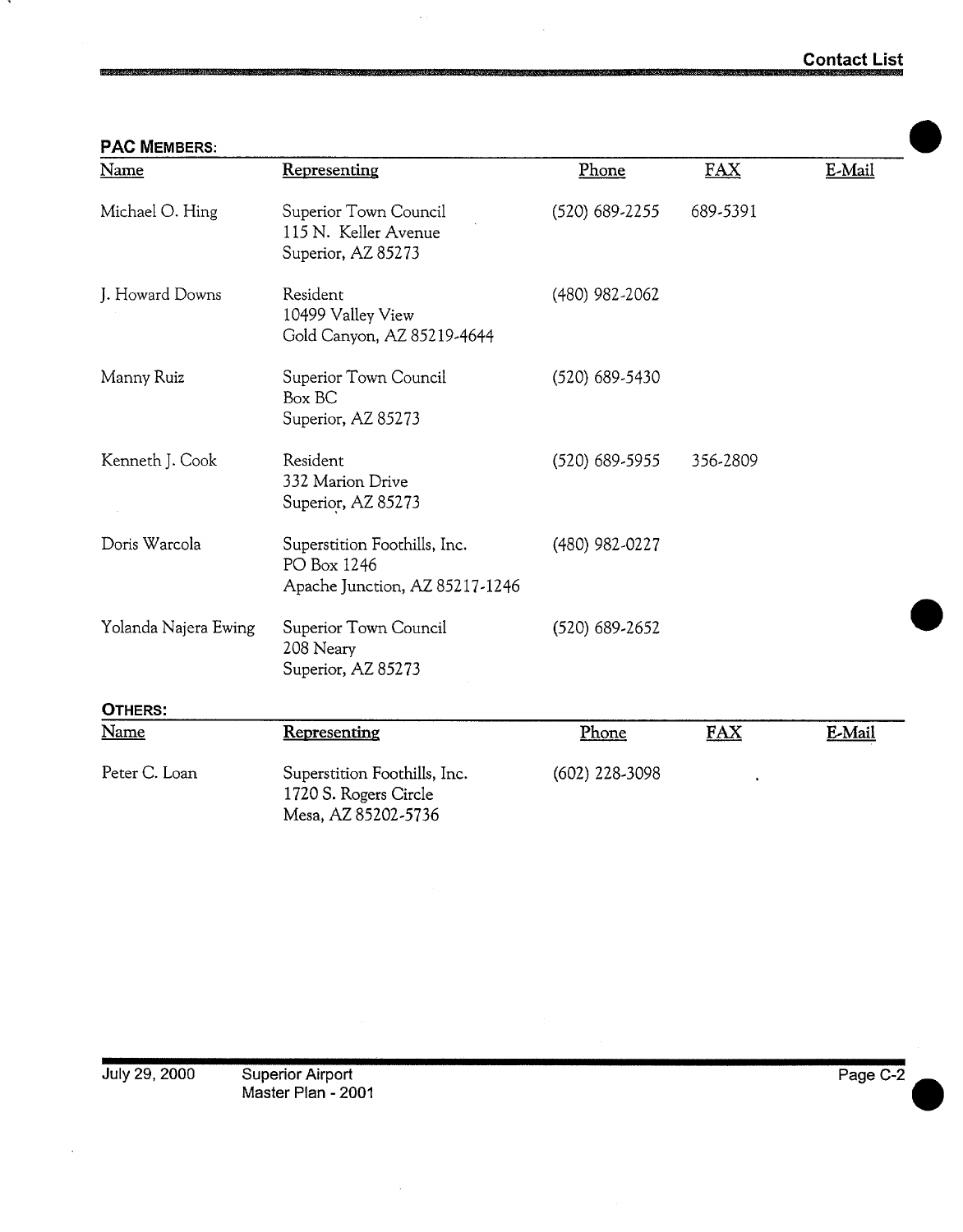# **MEETING NOTES**

# **SUPERIOR AIRPORT MASTER PLAN - 2001**

# **PAC MEETING #4 - JANUARY 16, 2001**

**Participants:** Nicholas J. Pela R.C. Chavez Manny Ruiz Yolanda Najera Ewing Kenneth J. Cook J. Howard Downs Michael O. Hing

Gannett Fleming, **Inc.**  Town Manager - Superior, Arizona Superior Council Member (PAC Member) Superior Council Member (PAC Member) PAC Member PAC Member Superior Council Member (PAC Member)

Ray Boucher

ADOT - Aeronautics Division

- . Mr. Hing convened the meeting and introductions of participants were made.
- 2. The PAC approved the Minutes of PAC Meeting #3 with no objections or corrections noted (copy attached).
- **.**  Mr. Pela summarized the revisions and additions that have been made to the PAC Workbook. The contents of Revision Package #5 as distributed December 14, 2000, and #6 as distributed January 10, 2001, included the following:
	- a) An update Table of Contents was provided.
	- b) Section 1: A typographical error was corrected on Page 1-18
	- c) Section 4: This is the "Site Selection & Alternatives" section. It was a new section added with Revision Package #5. A discussion of the "No Development" and "Transfer of Demand to Other Airports" options was added with Revision Package #6.
	- d) Appendix 1: The Meeting Notes from PAC Meeting #3 were added, along with relevant correspondence and an article that appeared in America's Flyways.

Feb. 5, 2001 Superior Airport Master Plan - 2001

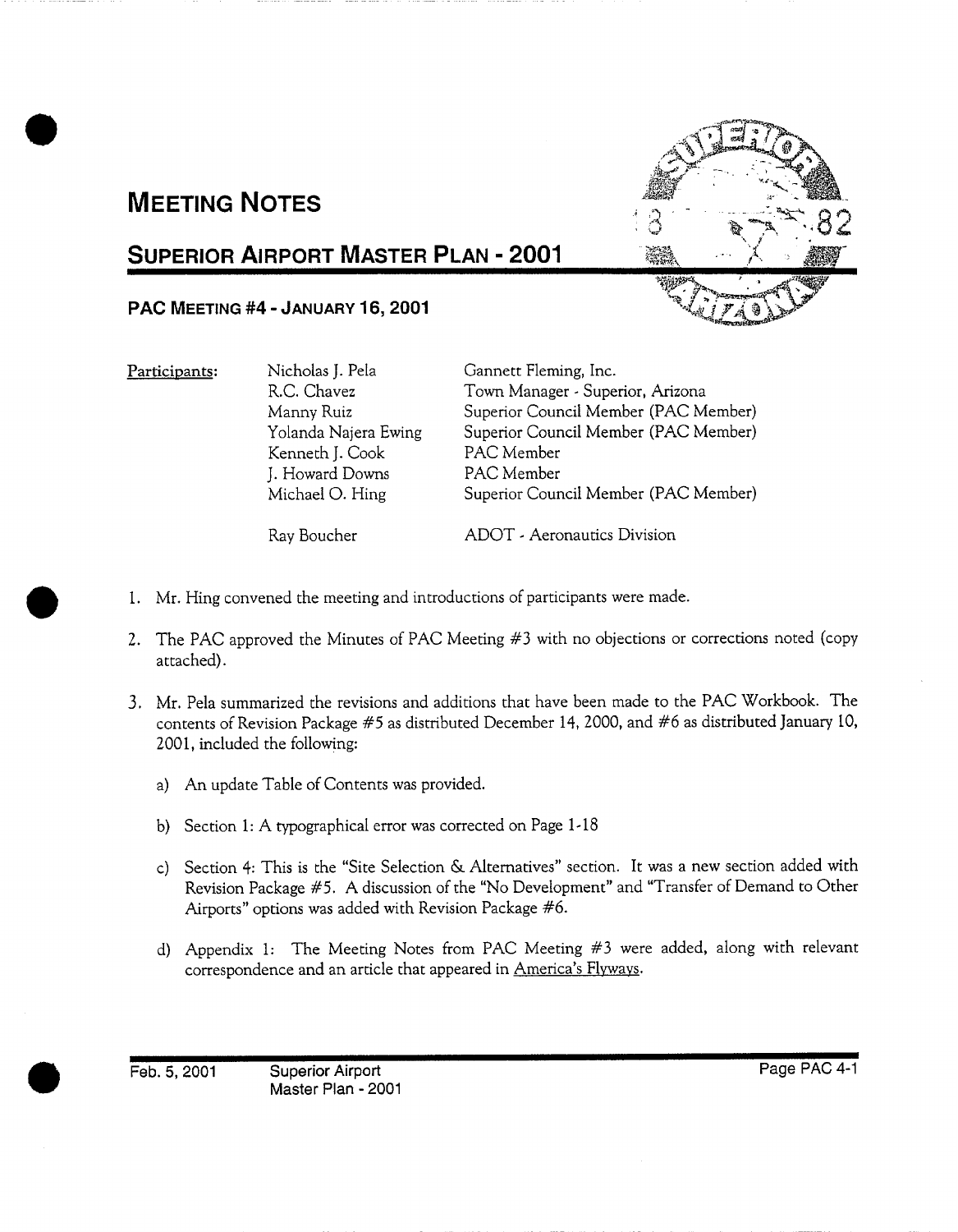- e) Mr. Pela submitted an e-mail from James Timm, President of the Arizona Pilots Association (copy attached).
- 4. Mr. Pela asked the PAC to consider officially approving Section 3 of the Workbook. Motion was made by Ms. Ewing, and seconded by Mr. Ruiz to do so. The section was unanimously approved.
- 5. Mr. Pela presented the results of the Site Selection analysis, as contained in Section 4.
- 6. The PAC determined that it would need further input from the community before they could make a decision regarding the site selection. It was decided that a presentation of the project status should be made at the regular Town Council Meeting, on February 15, 2001.

*Action Item: Consultant staff will make a presentation at the Town Council Meeting.* 

The PAC also requested that an article be prepared for publication in the local newspaper, describing the project and the findings and recommendations to date.

*Action Item: Consultant staff will prepare an article.* 

7. The next PAC Meeting was scheduled for Tuesday, March 6, 2001.

**米米米 END 米米米** 

Feb. 5, 2001 Superior Airport Master Plan - 2001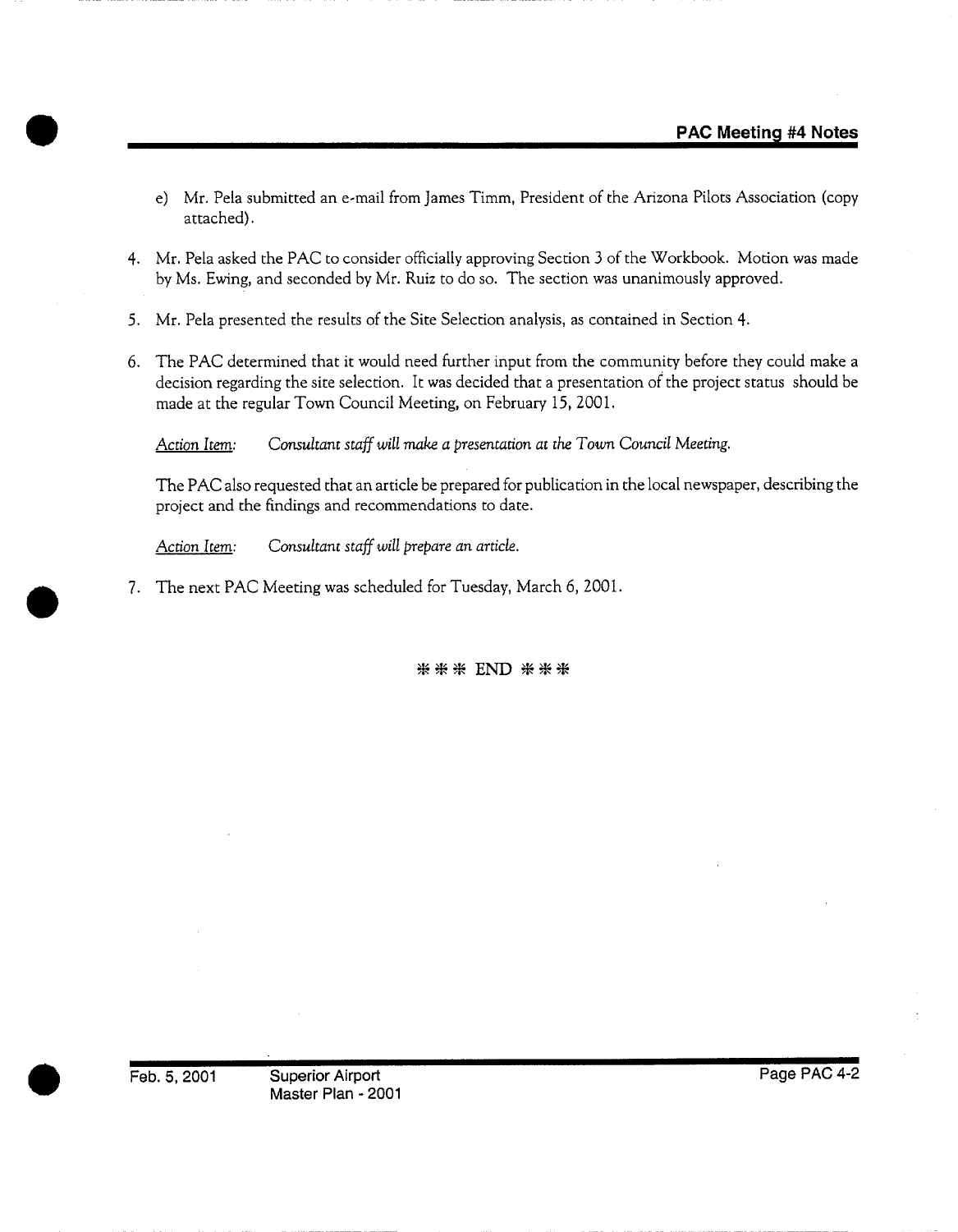#### TOWN OF SUPERIOR AIRPORT PLANNING ADVISORY COMMITTEE (PAC)

#### **PAC Meeting #3 (November 21, 2000) Minutes**

Members Present:

Nicholas J. Pela Michael O. Hing J. Howard Downs Kenneth J. Cook Roy Chavez Yolanda Ewing

Time: 709P.M. Meeting call to order by Roy Chavez.

- 1. Minutes from PAC meeting #2 reviewed and accepted. (motion) J. Howard Downs (Second) Kenneth Cook. All vote unanimus.
- 2. Nicholas J. Pela, covered updates on paperwork. Review of Air space and Restricted Air Space near Alternative site (Florence Junction).
- 3. Revisions to sections 1 and 2, (motion to accept) by Yolanda Ewing, (Second) J. Howard Downs. All vote unamimus.
- 4. Review of Airport Development concept comparisons.
- 5. Continuation with Site selection, (motion to continue) Yolanda Ewing, (Second) Micheal Hing. All vote unanimus.
- 6. PAC Meeting #4 was scheduled for Thursday, January 16, 2001

Meeting Closed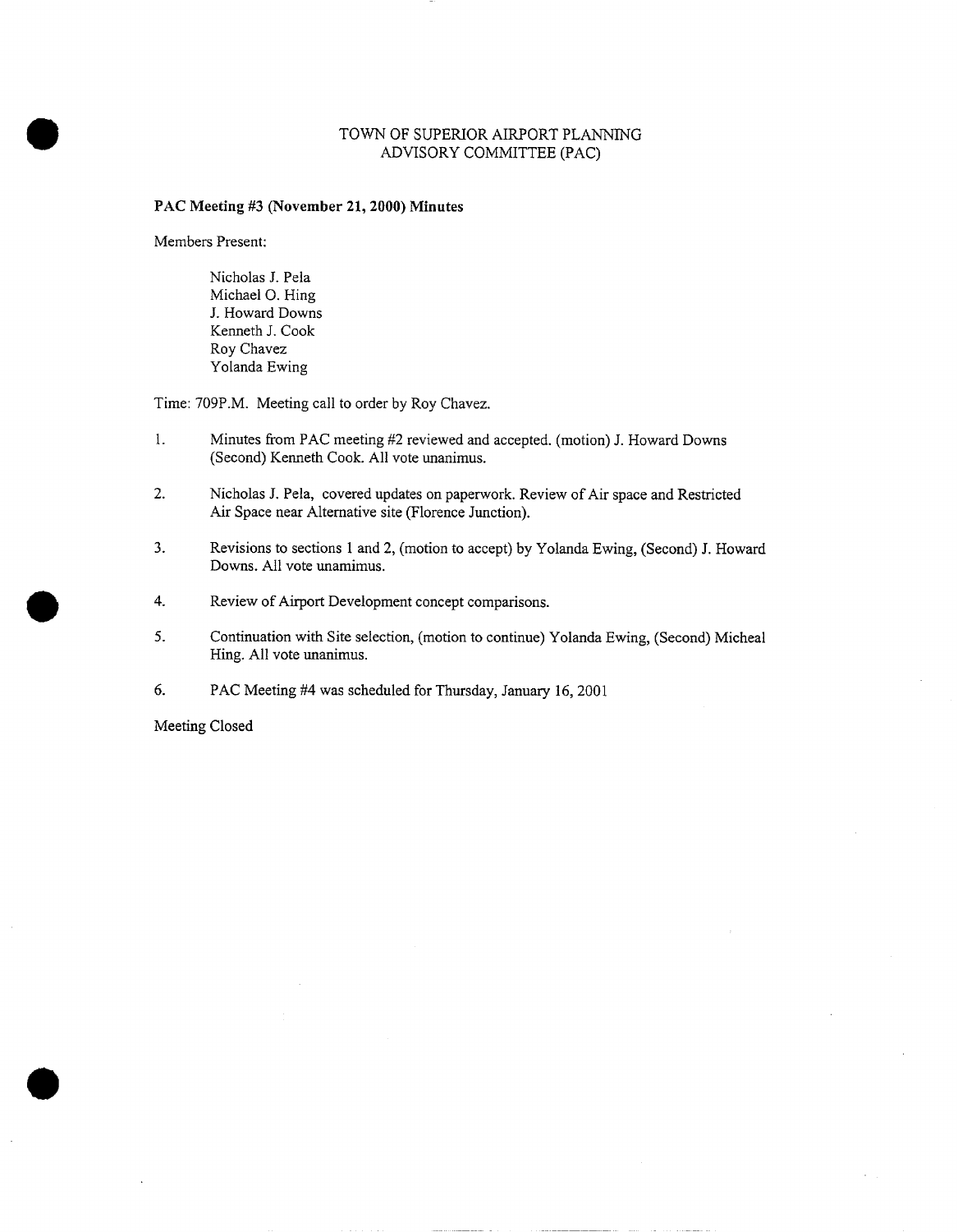#### **Nicholas J. Pela**

**From: To: Sent: Subject:**  "James D. Timm" <itimm@ amug.org> <npela @ gfnet.com> Monday, January 15, 2001 5:22 PM Superior Airport

Nick,

I wish to thank you for sending the Superior Airport Study up date information. Unfortunately, because of last minute schedule problems, I will not be able to attend the Airport Study meeting on Tuesday. We are interested and wish to continue to be involved in the study and wish to submit the following comments for the next meeting.

The Arizona Pilots Association would like to encourage development of the present site (sites #1 & #2) for the Superior Airport to serve limited needs for the city of Superior. However, taking a more global view of the issue, we most certainly concur with your recommendation for airport site #11 as depicted in figure 4-5. This location can serve not only the needs of Superior but also the very rapidly growing Gold Canyon and East Valley needs. The need for an airport in this general area had been expressed and considered numerous times in the past. At one time suggestions for an airport in this area were suppressed because of the existence of Williams Air Force Base. With the closure of the base and the population growth in the area, now is the time to reconsider an airport in this general location. It would appear that the City of Superior is faced with an opportunity to develop an airport that will meet not only their needs but those of a larger area. Fortunately, his site can also provide space for future airport expansion and, presently, without the usual noise complaint problems.

Respectfully, James Timm President Arizona Pilots Association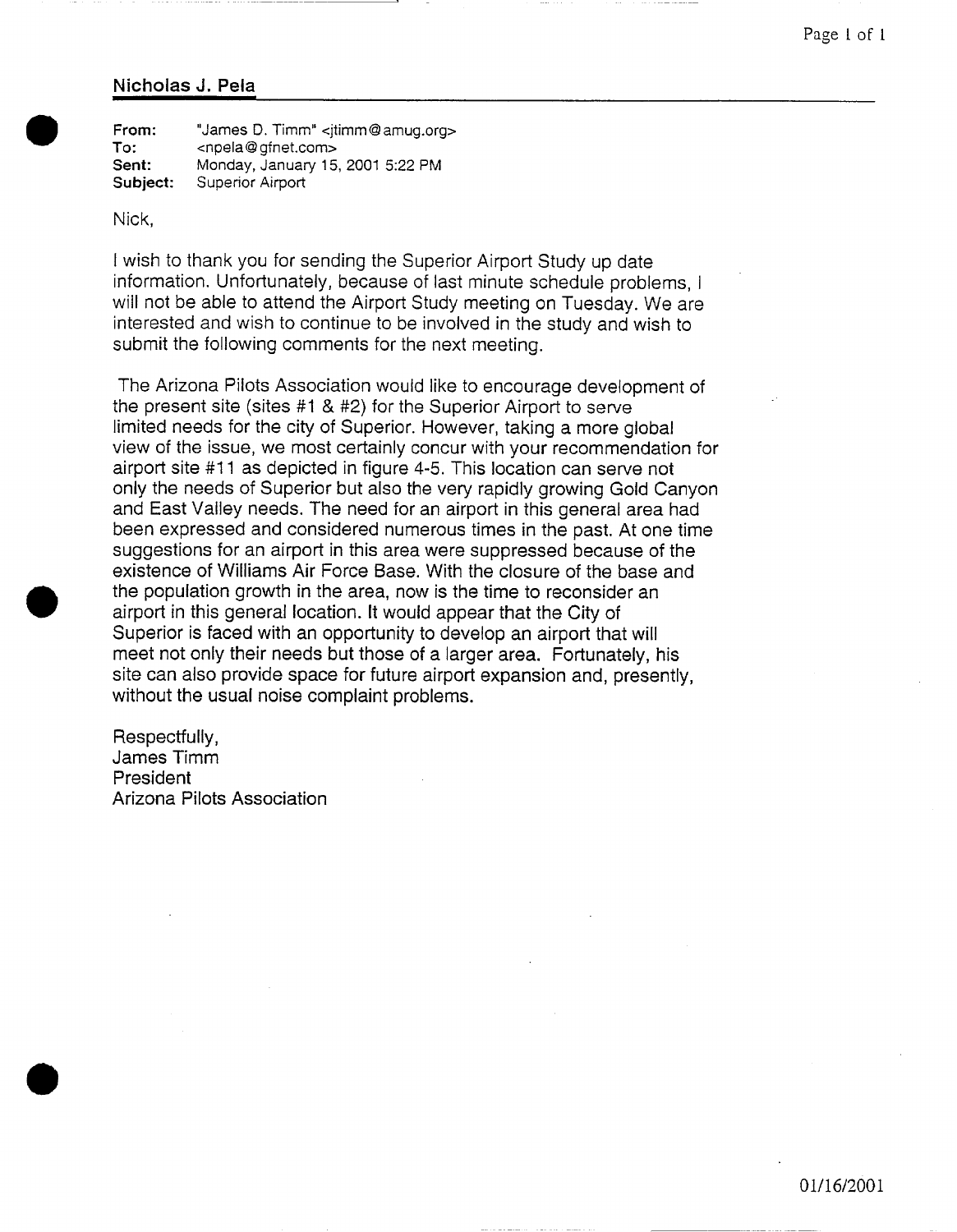Press Release **#I**  Superior Municipal Airport Master Plan

January 24, 2001

*prepared by:* 

Nicholas J. Pela, Senior Airport Planner Gannett Fleming Airport Development Group Phoenix, Arizona

The Town of Superior is in the process of planning for the aviation needs of the community. As the first step in this process, the Town appointed a Planning Advisory Committee (PAC), consisting of three members of the Town Council, a representative of Superstition Foothills (who presently lease the Superior airport), and two local pilots. Early this year, the Town retained the services of the Gannett Fleming Airport Development Group, of Phoenix, to prepare an Airport Master Plan. This plan includes an evaluation of the ability of the Town's present airfield to accommodate future aviation activity, as well as a search for a potentially more suitable site.

The existing Superior Municipal Airport is located about ½ mile west of town on U.S. Highway 60. The present airport has a graded dirt runway that is approximately 3,500 feet in length and 150 feet in width, a small graded aircraft parking area, and a hangar.

Superior's airport was originally deeded to Pinal County by the U.S. Government acting through the Secretary of Agriculture on June 3, 1952. This transfer was approved by President Harry S. Truman on August 8, 1952. This original deed requires that the property be maintained as a public airport *"in perpetuity",* and indicates that the property interest will revert to the Federal government *"...in the event that the lands ... are not developed, or cease to be used, for airport purposes".* Presently, the airport is owned by the Town of Superior. Pinal County deeded the airport to the Town in October of 1999.

On September I8, 1989, Pinal County entered into a 25-year lease with a privately owned firm, Superstition Foothills, Inc., who agreed to operate, maintain and improve the airport according to the terms of the original transfer from the U.S. government. The lease will terminate on September 17, 2014.

The Town is convinced that a general aviation airport is a true community asset, and has made a decision to embark upon a long range planning program that will identify the means to provide the best airport facility to serve the area in the years to come.

To date, about half of the study is complete. The following questions were developed concerning the current condition of the existing airport, the need for an airport, and moving the airport to a different site.

<sup>+</sup> *What is the current condition of the Superior Airport?* 

The consultants found that the airfield is in relatively poor condition. The runway surface is rough with loose gravel and vegetation present. The existing hangar is in very poor condition (the Town is now in the process of demolishing this building). No improvements to the airfield have been made for many years.

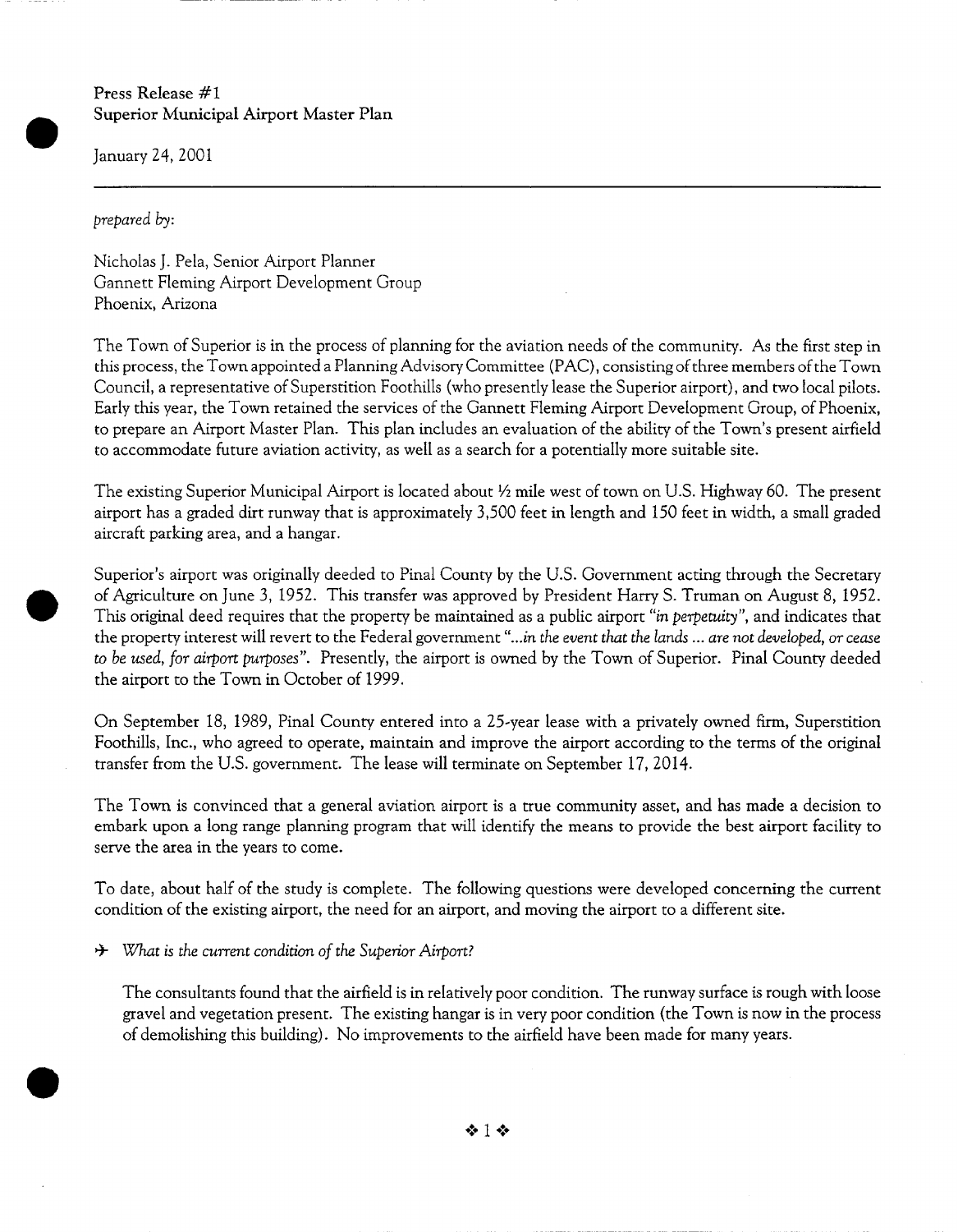### *or What is the potential for improvement of the existing Superior Airport?*

Because of site constraints, which include Queen Creek to the south, U.S. Highway 60 to the north and rapidly rising terrain all around the airport, development on the present site may be limited to a fair weather only airport with a maximum runway length of only 3,500 feet. This is not adequate to serve business jets and turboprops, but would be adequate to accommodate most smaller business and personal use airplanes.

## *or What is the probable future aviation demand in the Superior area?*

Two projections of future aviation activity were made. The first assumed that the existing airport would be improved to its maximum potential within the present property and topographic constraints. Because the service area of the present airfield is limited to Superior and its immediate environs, the role of the airport would probably remain that of a small recreational field with some limited business use potential. The projected activity was for 5 based aircraft and approximately 9,900 annual operations after initial improvements are made, increasing to 12 based aircraft and approximately 19,000 operations by 2022. The second set of projections assumed that the airport would be relocated to a new site in the vicinity of Florence Junction. Because this new site would be closer to the Phoenix-Mesa population center, it was assumed that demand would be greater and that the role of the airport might be that of a commercial/business facility. It was also assumed that the new site would allow development of an airport with a longer runway, in an area with no mountainous terrain. The projected activity in this case was for 27 based aircraft and approximately 27,000 annual operations after initial construction, increasing to 44 based aircraft and approximately 36,000 operations by the year 2025.

The Florence Junction siting would place the new airport in an area that would serve Superior and Florence, as well as the rapidly growing communities of Gold Canyon and eastern Apache Junction.

*a* What type of airport would be required to accommodate future demand?

The existing site's development constraints actually dictate the maximum runway length of 3,500 feet. Development beyond this would be difficult within the present property. A new airport site would need to ultimately include a 5,100' long runway.

*A* Is improvement or development of an airport of this type economically feasible?

Costs will vary considerably between the two options (Existing Site *vs.* New Airport) because of the significant difference in the type and size of improvements necessary to accommodate the different levels of demand. Land acquisition for a new site is also a significant economic factor. It was estimated that the first phase of improvements to the existing site, including a paved and lighted 3,500' long runway along with paved taxiways and parking, would cost around \$933,000. By comparison, the first phase of development of a new airport might exceed 3.2 million dollars, including land and construction costs. The majority of the development costs would come from Federal and State airport grants. Local taxpayers would be responsible for only about 5% of the total costs. If other communities are involved, the local share would be split between them.

*a* Is the present Superior Municipal Airport a viable development site?

The present airport is a viable candidate for improvement. However, the improved site would be limited in its usefulness as a future business development asset to the area.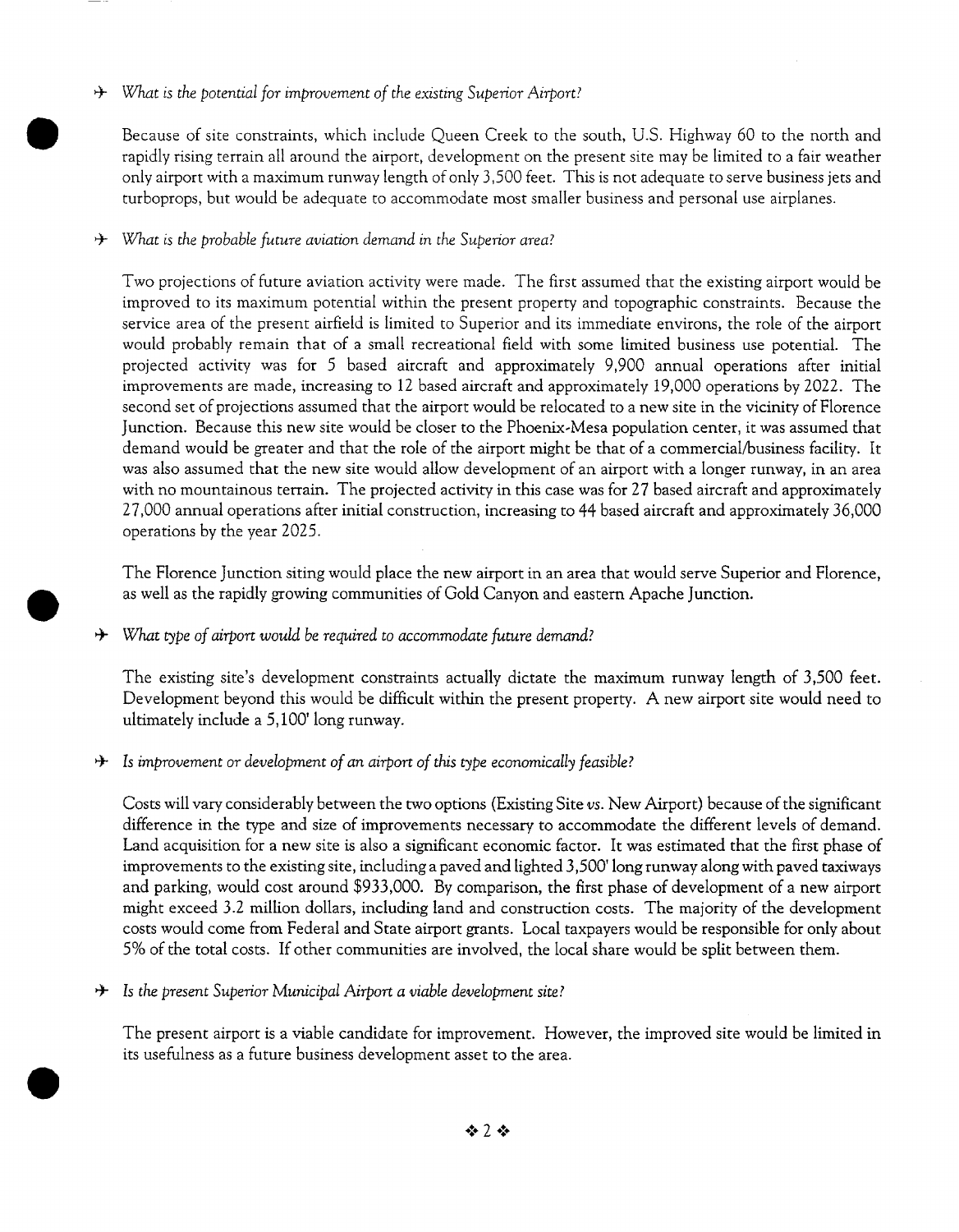*Should a new development site be sought and compared with development at the present site?* 

The PAC has decided to proceed with this phase of the study, which will identify potential candidate sites for development of a new airport, and will compare those sites with development at the existing site.

The consultants have defined a search area for potential development sites. This search area extends about fifteen miles to the west of town, along the U.S. Highway 60 corridor and extends south along U.S. Highway 80 about four miles. In addition to two options for improving the existing airport, the consultants have identified thirteen new sites within the search area that could possibly be developed as a new airport. Because of terrain, the majority of these sites are located between ten and fifteen miles from Superior. After initial evaluation, the alternates were reduced to two of the new sites and the two options for the present airport. The consultant's recommendation is to pursue development of one of the new sites, Site # 1 l, which is located two miles south of the Florence Junction on the west side of Highway 80 and just north of the old Magma Arizona Railroad tracks. The PAC will consider this recommendation after hearing from the local residents, who will be given an opportunity to voice their opinions at the next Town Council Meeting, to be held on February 15<sup>th</sup> at 7:00 PM at the Senior Center, 358 Main Street in Superior.

It will be up to the Town to decide between improving the existing airport as a limited use airport to serve only Superior, or to pursue development of a new airport more remote from town that may ultimately play an important regional business transportation role in the future as the Phoenix-Mesa metropolitan area continues its explosive growth toward Superior. If the Town chooses the latter, it would most probably be in concert with the other communities that would benefit from a new airport. This might include Pinal County, Florence, Gold Canyon and Apache Junction.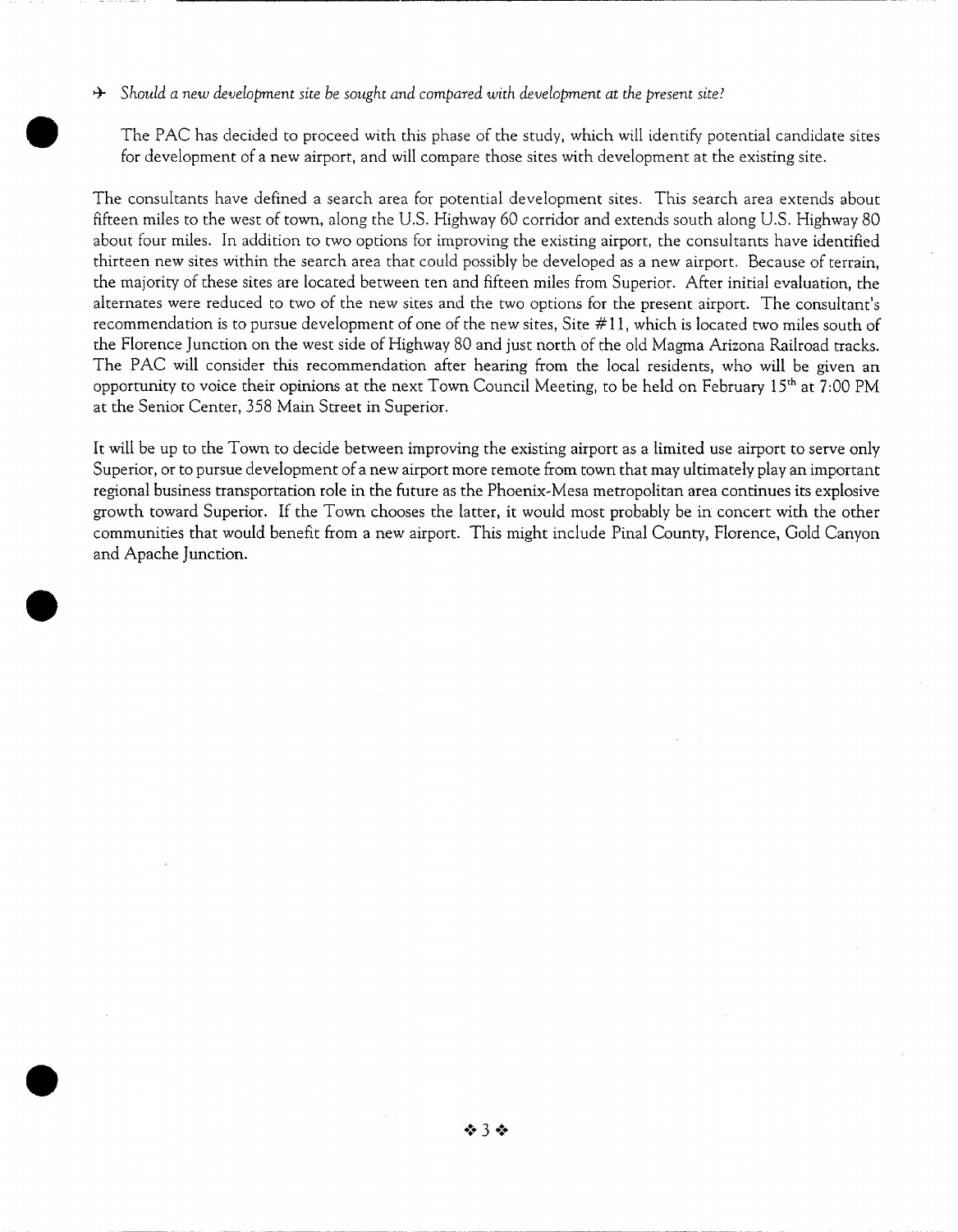

# **Arizona Department of Transportation**

**Aeronautics Division**  PO Box 13588, Mail **Drop 426M Phoenix, Arizona** 85002-3588 *Phone 602.294.9144* 

'4, ~t ......

**Gary Adams**  *Division Director* 

Mary E. **Peters**  *Director* 

February 13, 2001

Mr. Roy Chavez, Town Manager Town of Superior 734 Main Street Superior, Arizona 85273

Re: Superior Municipal Airport Master Plan - Site Selection and Altematives

Dear Roy:

We have reviewed with interest the Site Selection process and have some questions concerning the location of sites and weight given to some of the matrix criteria. For instance, in analyzing sites under the "Land Availability" criteria, Forest Service property was given the highest (in this case, the worst rating) when evaluating the property ownership of each potential site. State land ownership received the lowest (best) rating in these evaluations. When queried, the consultant indicated that State Land was the easiest to obtain. It is our experience that State land is equally as difficult to obtain as any other land acquisition.

Another area of our concern is the absence of any site candidates along Arizona Highway 177. Granted that terrain features are a problem within this area, it appears probable that a site to support a 3,500-foot runway may be possible within a 15-mile radius of the Town.

We appreciate that a considerable amount of work has gone into the current study but we also believe that it is quite possible that little consideration was given to the factors above. Our purpose is to insure that all of the available information is used when you consider and select the appropriate development scheme for the Town's AirporL If you have any questions, please call.

Sincerely,

Gary Adams **Director** 

CC: Nicholas J. Pela, Gannett Fleming, Inc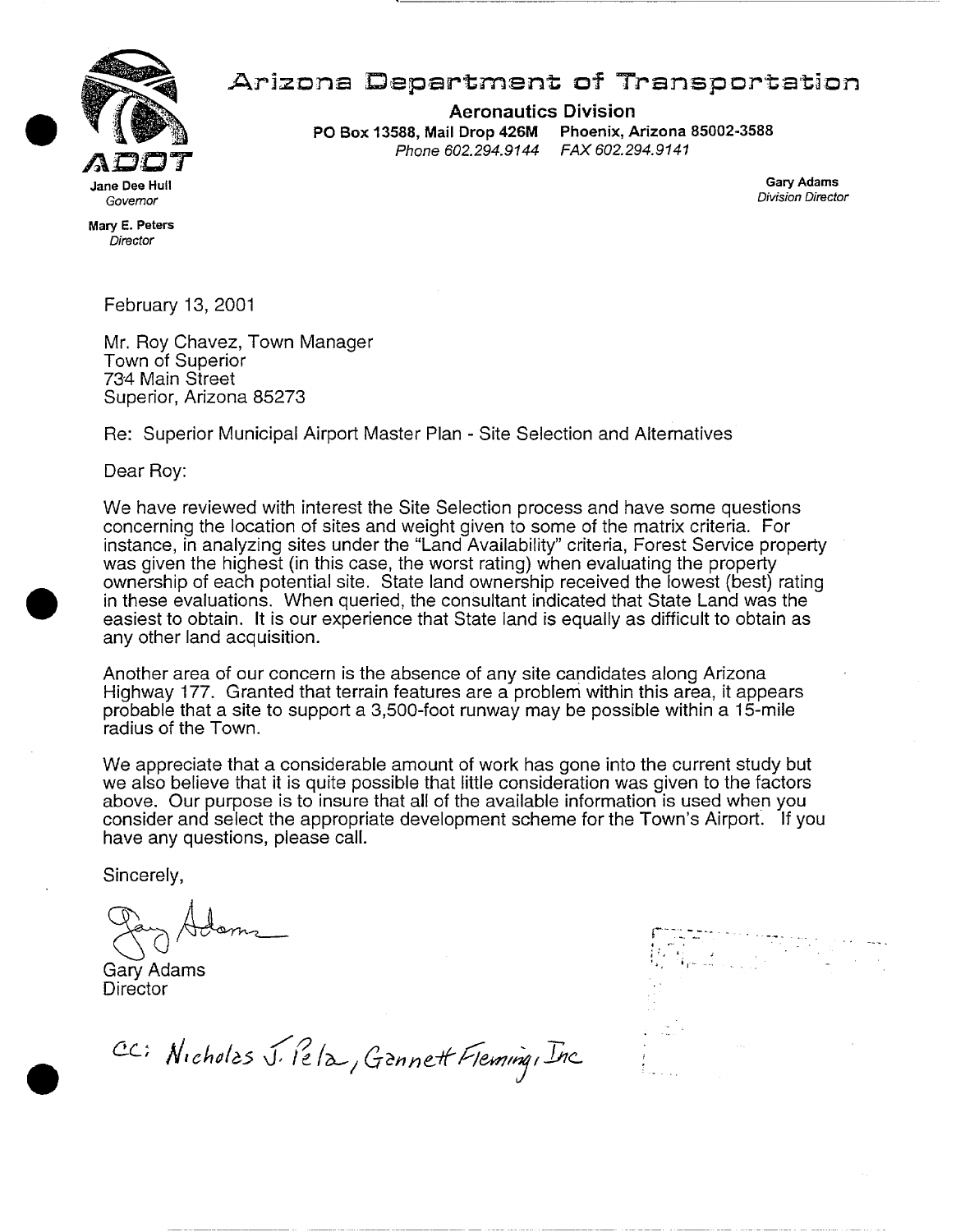

GANNETT FLEMING, INC. Suite 130 3001 East Camelback Road, Phoenix, AZ 85016-4498 Telephone: (602) 553-8817<br>FAX: (602) 553-8816 (602) 553-8816

February 22, 2001

Mr. Gary Adams, Director Arizona Department of Transportation Aeronautics Division PO Box 13588, Mail Drop 426M Phoenix, AZ 85002-3588

RE: Superior Airport Master Plan

Dear Gary:

Thank you for your interest in the Superior Airport Master Plan, and your comments on the Site Selection portion of the study.

Your comment regarding the weighting of difficulty of acquisition of State land versus U.S. Forest Service land is addressed as follows:

- 1. The assumption that State land would be the easiest to acquire was based on the fact that the U.S. Forest Service land in question is part of the Tonto National Forest. Withdrawal of this national asset would probably be difficult. The character of the Tonto Forest land is such that the potential for significant environmental impacts may rule out development of a new airport. This information was shared with the PAC during the Site Selection presentations.
- . Some of the candidate sites are located in areas containing "pockets" of private land surrounded by State land. It was assumed (and stated by the consultant in the PAC presentations)that negotiations with multiple owners would be more difficult than with one owner (the State).

The question concerning the absence of candidate sites along Highway 177 is addressed as follows:

- i. Our proposal and subsequent contract for services included a defined search area (see attached excerpt from our proposal). This search area was based on an initial evaluation of geographic and political constraints. We recognized the difficulty in identifying a viable site near the Town of Superior and based our proposal on this. We understand that our proposal and contract were reviewed by your office before we were retained.
- . Although our initial search area did not include the State Highway 177 corridor, this option was discussed with the PAC. The Kearny Municipal Airport is only about 20 miles from Superior along Highway 177. The terrain along the route between Superior and Kearny is not any more "airportfriendly" than the area immediately west of Superior. We agree with you that it might be possible to identify a site that would support a 3,500' runway. However, our search was for a site that could support a 5,100' runway, with instrument approach capabilities. Superior already has a developable site within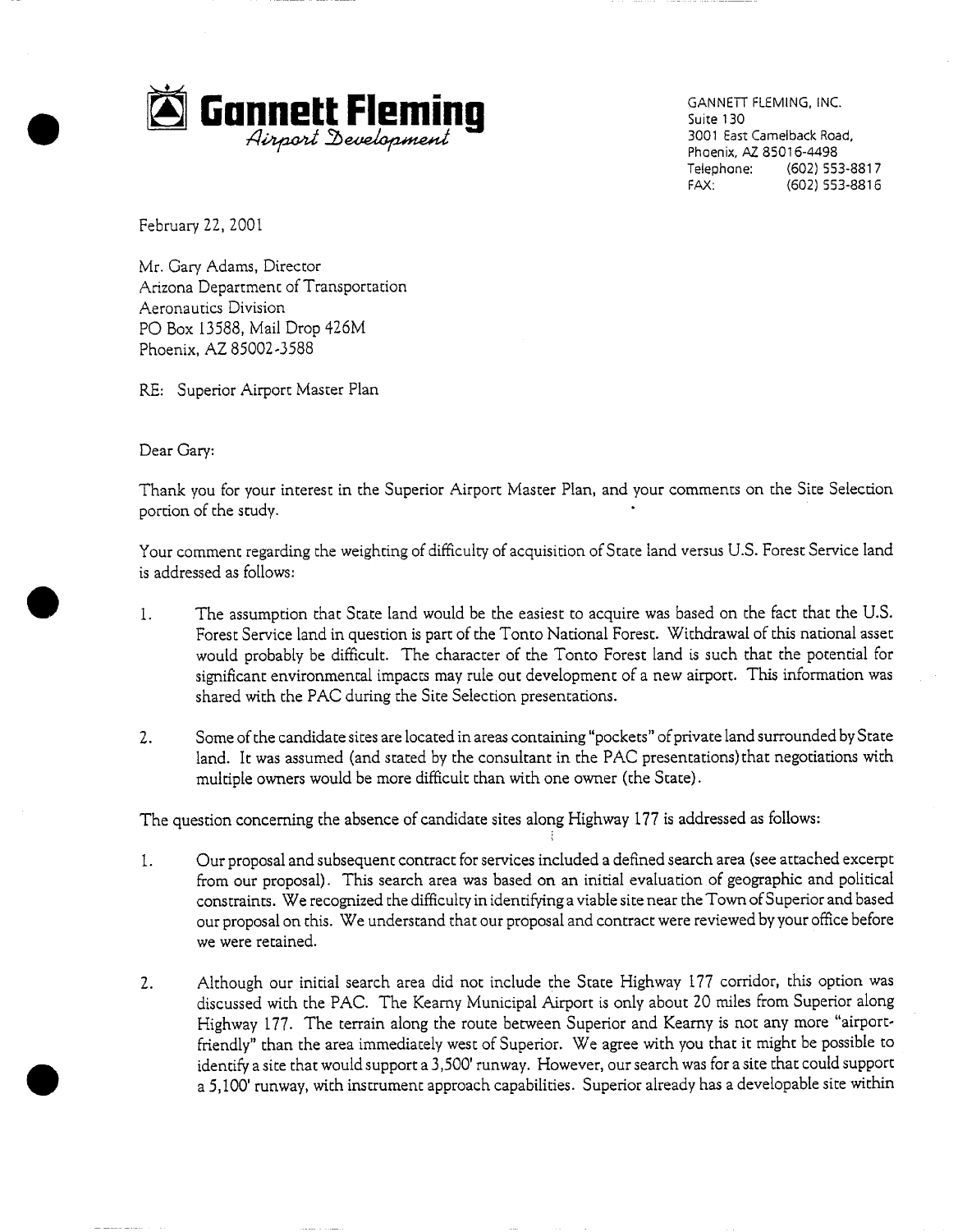Mr. Gary Adams, Director ADOT - Aeronautics Division February 22, 2001 Page 2

> walking distance that will support a 3,500' runway. It is doubtful that a better site could be found along Highway 177. If a viable site could be identified it would impact and/or compete with Kearny's airport service area.

. The Site Selection Study for the Kearny airport, which was prepared by our firm in 1990, identified and ruled out several airport sites to the north of Kearny along Highway 177.

We hope this information adequately addresses your concerns. Please don't hesitate to call if you need additional information.

Sincerely,

**GANNETT FLEMING, INC.** 

 $\mathcal{N}_{\mathcal{N}}$ 

Nicholas J. Pela Project Manager / Senior Airport Planner

*Attachment.* 

Cc: Mr. Roy Chavez, Manager - Town of Superior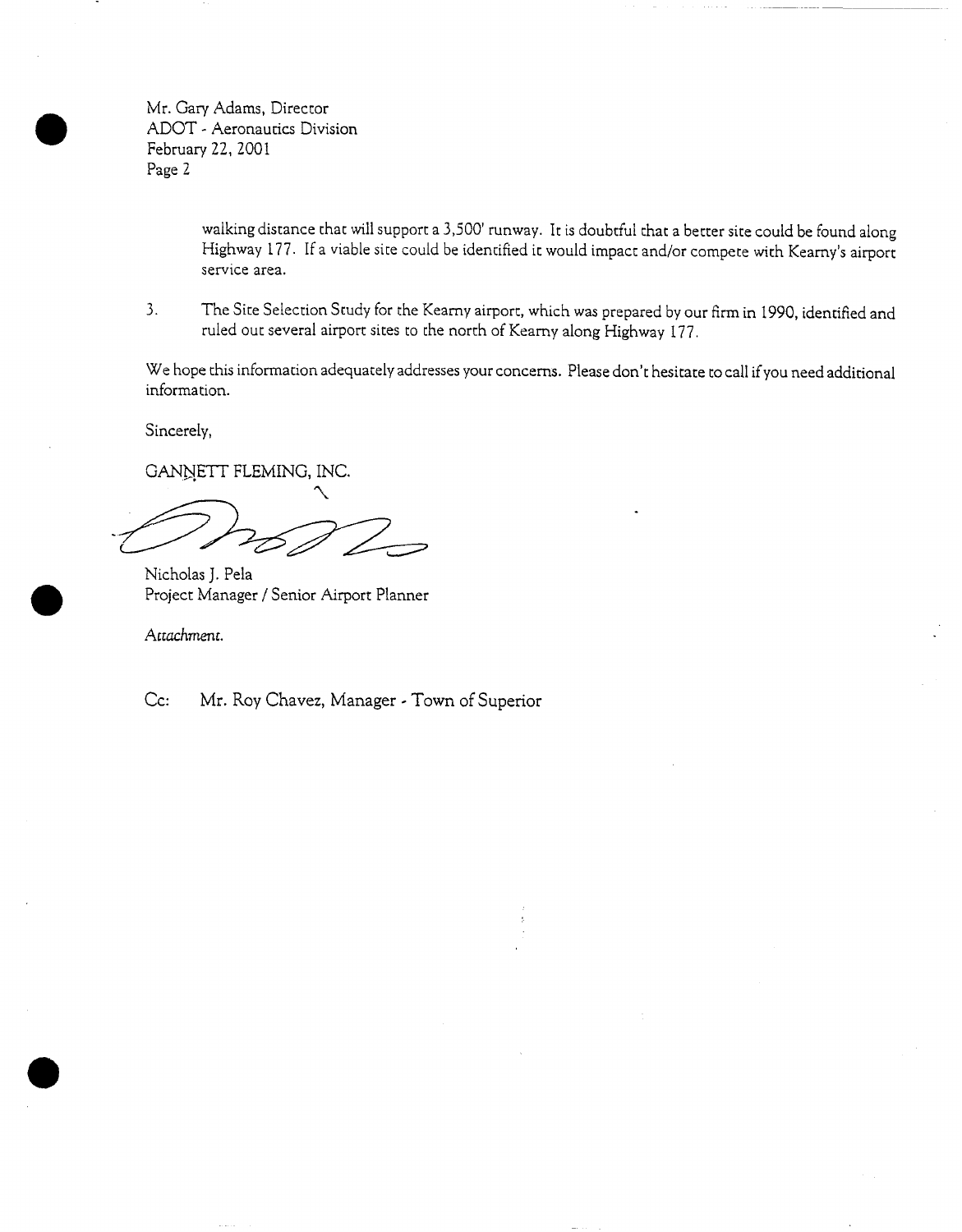### **Gnnnett Fleming**

**.**<br>.

i

*R* 

*!* 

 $\frac{1}{2}$ 

*m* 

*i* 

*m* 

# **Statement of Qualifications**

*Superior Airport Airport Planning Services* 

area. This may be a better use for this site, if a more suitable and available airport development site could be found.

*(Note that converswn of che airport to a non-aviation use would require a release from*  its current "Section 16" restrictions. This will probably only occur if a new airport is *developed to replace the present facility.*)

8- SEARCH AREA LIMITATIONS. Because of rerrain constraints, military airspace, and possible unavailability of land, the search area for a new site will be limited to the area west of Superior and the Boyce Thompson Southwestern Arboretum along U.S. 60 to Florence Junction, and south along Stare Route 79 to about Cottonwood Canyon. Most of this area is State land. Some of the area is BLM Land.

*(See the sketch below)* 



POSSIBLE **SEARCH AREA FOR A NEW AIRPORT TO SERVE SUPERIOR**  AND PINAL COUNTY, ARIZONA

*Aviation for the 21<sup>st</sup> Century*